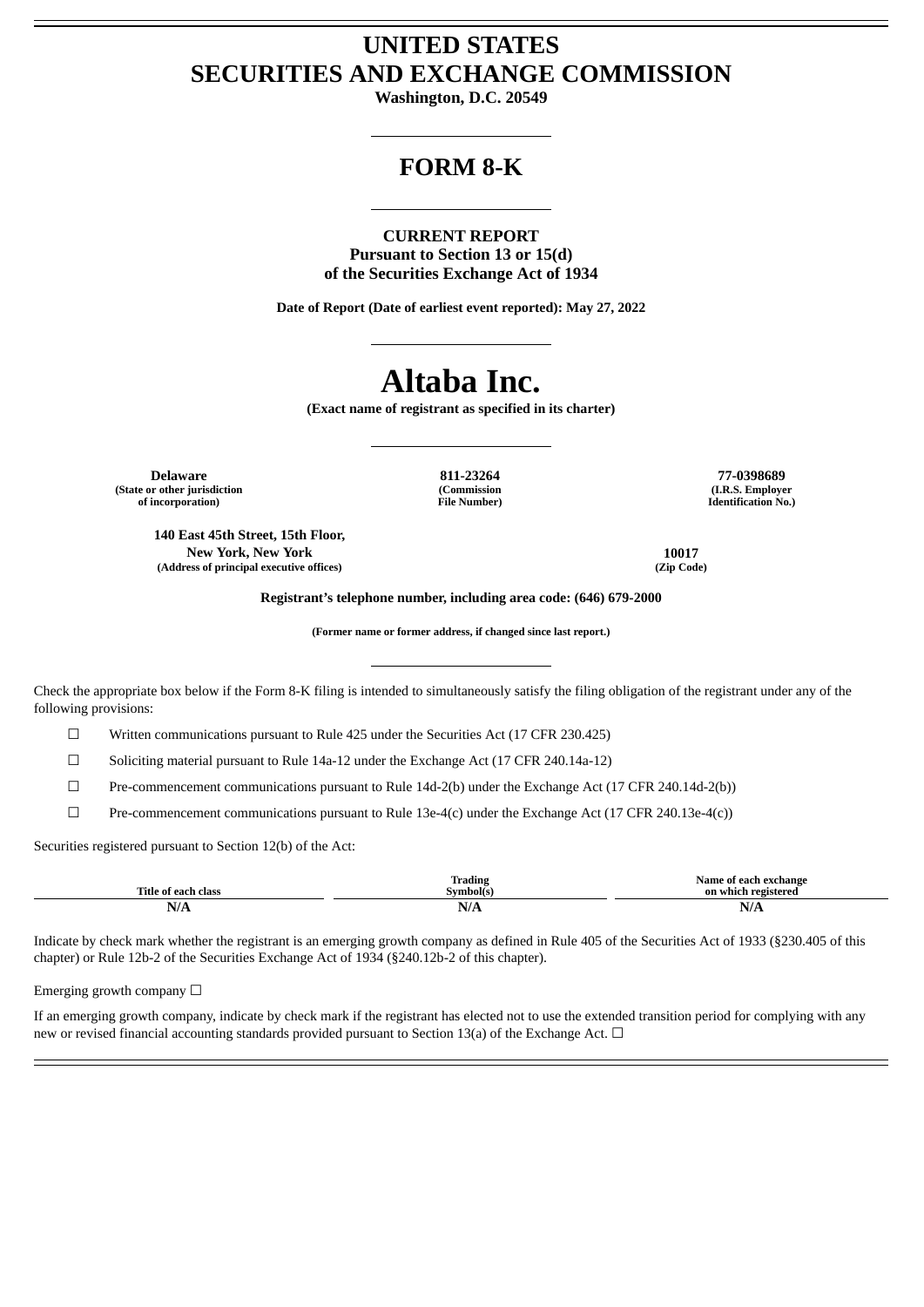#### **Item 8.01. Other Events.**

The Fund today announced that on Friday, May 27, 2022, the Board approved a liquidating distribution of \$0.75 per share of the Fund's common stock, par value \$0.001 per share, or \$389,633,524 in the aggregate (the "Liquidating Distribution"), which will be payable on June 7, 2022.

As previously announced, at a special meeting of stockholders held on June 27, 2019, stockholders of the Fund approved a Plan of Complete Liquidation and Dissolution (the "Plan"), pursuant to which, the Fund filed a certificate of dissolution with the Secretary of State of the State of Delaware to dissolve the Fund on October 4, 2019.

On May 28, 2020, as part of the Fund's court-supervised wind-up proceedings pursuant to Sections 280 and 281(a) of the General Corporation Law of the State of Delaware (the "DGCL") pending before the Court of Chancery of the State of Delaware (the "Chancery Court"), the Fund filed a verified petition for determinations pursuant to Section 280 of the DGCL (the "Chancery Action"). On June 18, 2020, the United States Department of Justice (the "DOJ"), on behalf of the United States Internal Revenue Service (the "IRS"), filed a Notice of Removal in the Chancery Court removing claims of the IRS in the Chancery Action to the United States District Court for the District of Delaware (the "District of Delaware"). The Fund, together with the DOJ, filed with the District of Delaware a Joint Motion Regarding Claims Raised by Claimant the Internal Revenue Service, following which the District of Delaware entered an order on October 26, 2020 (the "Order") establishing a separate account in the Fund's name with the purpose of holding an agreed upon amount as security for the claims asserted by the IRS (the "Agreed Security Amount").

On May 17, 2022, the Fund filed with the Chancery Court a Motion for Certain Distributions to Stockholders (the "Requested Distributions Order"), and the Chancery Court subsequently granted the Requested Distributions Order, that authorized the Fund to make a cash distribution to stockholders in the amount of \$363,585,255, which is the amount by which the Fund's assets exceed the aggregate security amount required to be retained by the Fund as set forth in the Chancery Court's April 18, 2022 Memorandum Opinion. During the second quarter of 2022, the IRS approved a reduction to the Agreed Security Amount of approximately \$18.1 million. In addition, there were certain other refunds received that are available for distribution. In determining the aggregate amount to be distributed in the Liquidating Distribution, the Board also took into consideration proposed legislation changes and other contingencies affecting the Fund to determine the amount of funds to authorize for distribution.

The Liquidating Distribution represents a partial distribution of the remaining assets of the Fund. Further information regarding the amount and timing of any subsequent liquidating distributions to stockholders will be provided in subsequent press releases or filings with the SEC as such information becomes available.

A copy of the press release issued by the Fund on May 27, 2022 announcing the Liquidating Distribution is filed herewith as Exhibit 99.1 and is incorporated herein by reference.

#### **CAUTIONARY STATEMENT REGARDING FORWARD-LOOKING INFORMATION**

This document contains forward-looking statements concerning the Fund's liquidation and dissolution pursuant to the Plan. Without limiting the foregoing, words or phrases such as "will likely result," "are expected to," "will continue," "anticipate," "estimate," "project," "believe," "intend" or similar expressions are intended to identify forward-looking statements. These statements are not statements of historical facts and do not reflect historical information. Forward-looking statements are subject to numerous risks and uncertainties and actual results may differ materially from those statements. Such risks and uncertainties relate to, among other things: the availability, timing and amount of liquidating distributions; the amounts that will need to be set aside by the Fund; the adequacy of such reserves to satisfy the Fund's obligations; the ability of the Fund to favorably resolve certain potential tax claims, litigation matters and other unresolved contingent liabilities of the Fund; the application of, and any changes in, applicable tax laws, regulations, administrative practices, principles and interpretations; and the incurrence by the Fund of expenses relating to the liquidation and dissolution. Further information regarding the risks, uncertainties and other factors that could cause actual results to differ from the results in these forward-looking statements are discussed under the section "Principal Risks" in the certified shareholder report of registered management investment companies we filed with the SEC on February 11, 2022. Please carefully consider these factors, as well as other information contained in the Proxy Statement, and in the Fund's periodic reports and documents filed with the SEC. The forward-looking statements included in this document are made only as of the date hereof.

The Fund does not undertake any obligation to update or supplement such forward-looking statements to reflect events or circumstances after the date hereof, except as required by law. Because the Fund is an investment company, the forward-looking statements and projections in this press release are excluded from the safe harbor protection provided by Section 27A of the Securities Act of 1933, as amended, and Section 21E of the Securities Exchange Act of 1934, as amended.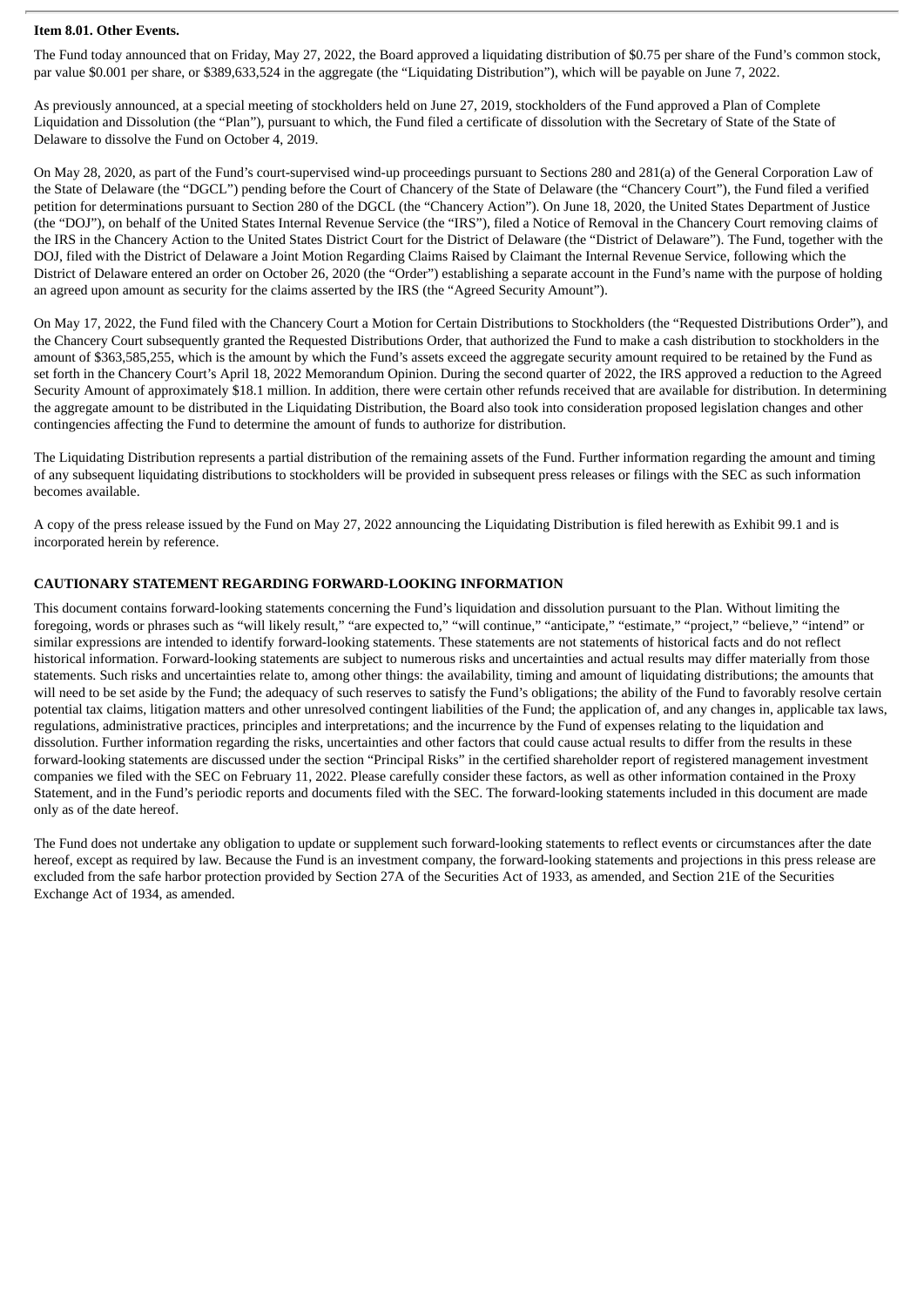#### **Item 9.01. Financial Statements and Exhibits.**

(d) Exhibits

Exhibit 99.1 Press [Release](#page-4-0) of Altaba Inc., issued on May 27, 2022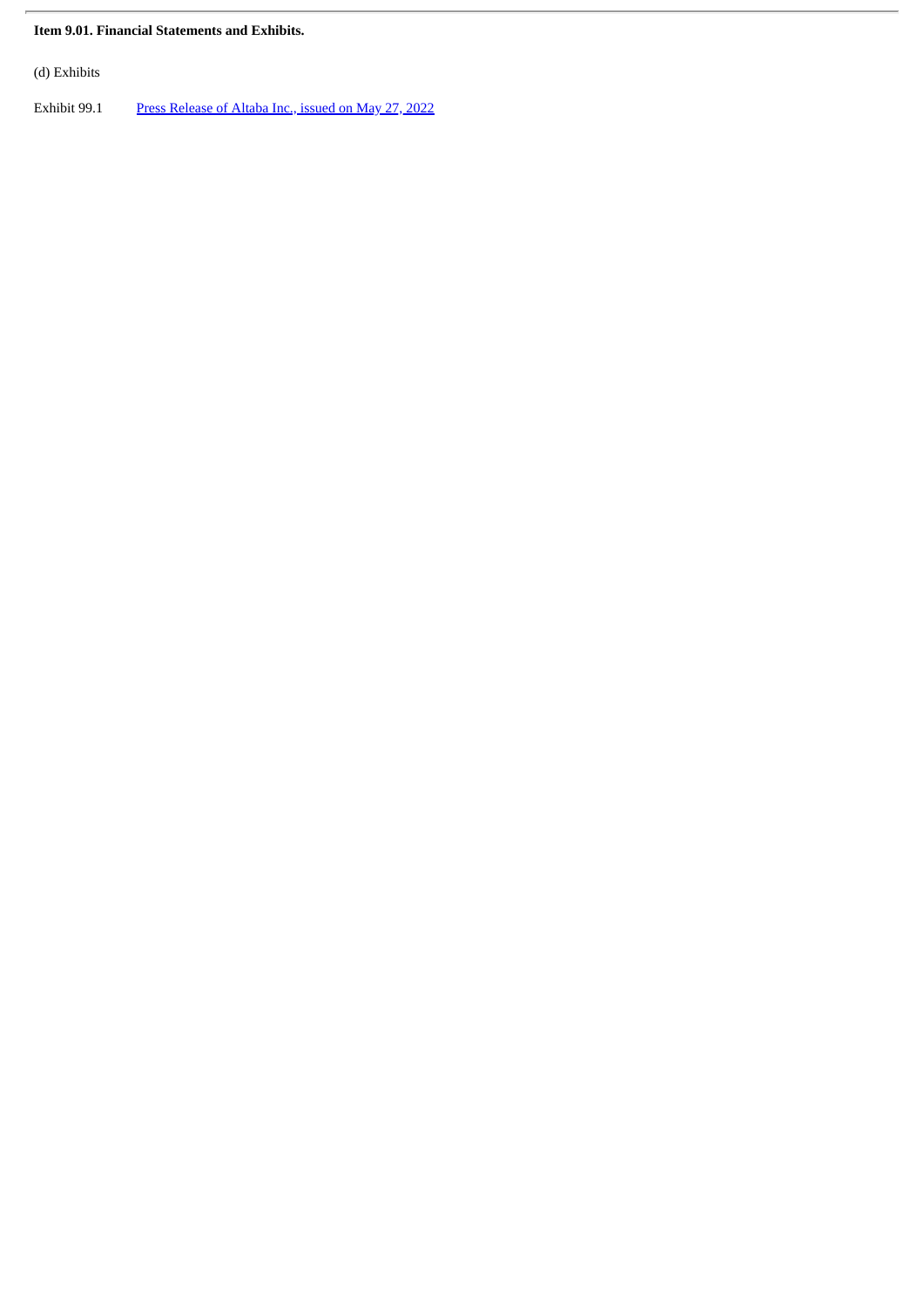#### **SIGNATURE**

Pursuant to the requirements of the Securities Exchange Act of 1934, the registrant has duly caused this report to be signed on its behalf by the undersigned hereunto duly authorized.

#### ALTABA INC.

By: /s/Alexi A. Wellman

Name: Alexi A. Wellman Title: Chief Executive, Financial and Accounting Officer

Date: May 27, 2022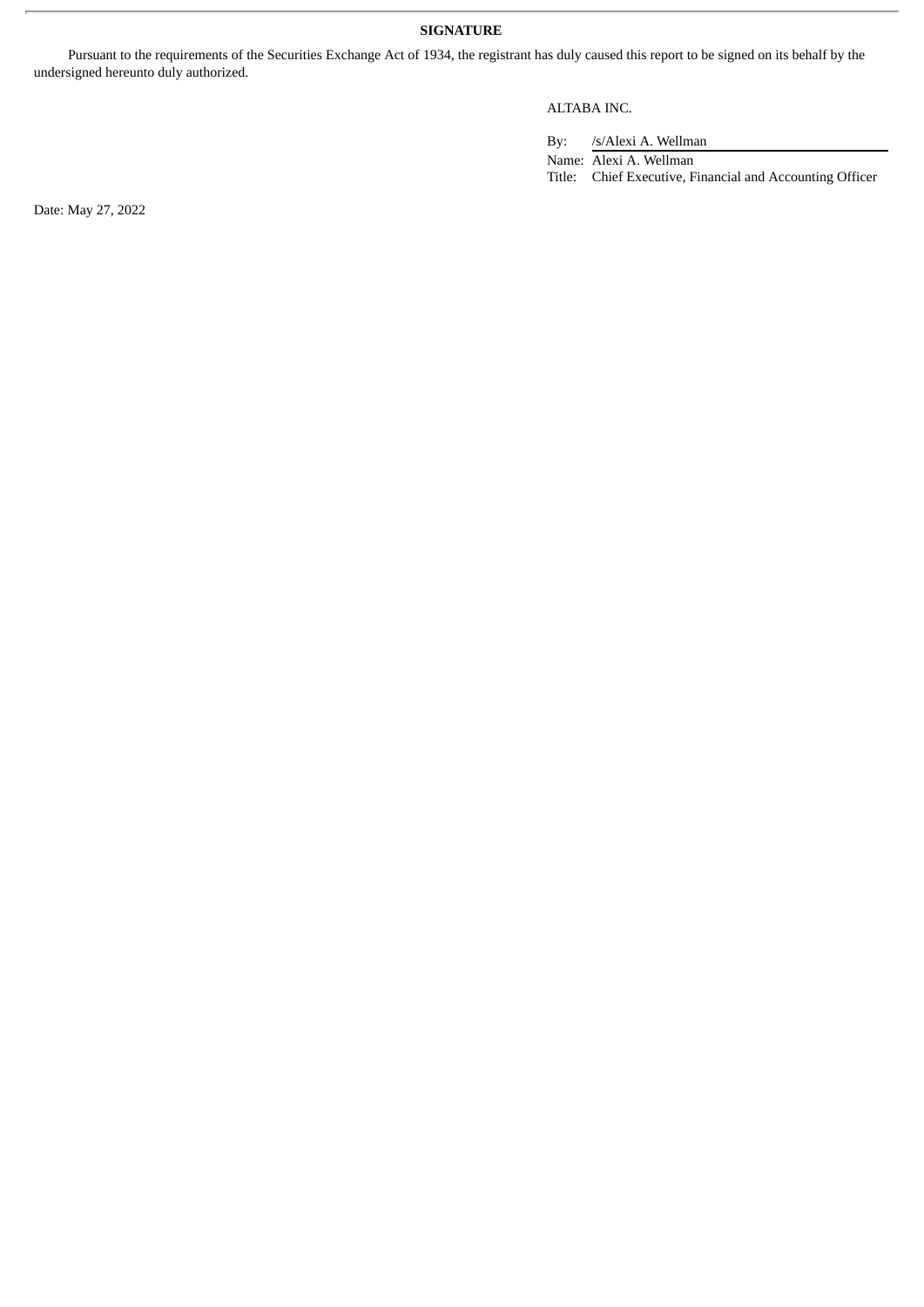# <span id="page-4-0"></span>Altaba

#### **Altaba Announces Liquidating Distribution of \$0.75 Per Share**

NEW YORK, May 27, 2022—(BUSINESS WIRE)—Altaba Inc. ("Altaba" or the "Fund") today announced that on Friday, May 27, 2022, the Board approved a liquidating distribution of \$0.75 per share of the Fund's common stock, par value \$0.001 per share, or \$389,633,524 in the aggregate (the "Liquidating Distribution"), which will be payable on June 7, 2022.

As previously announced, at a special meeting of stockholders held on June 27, 2019, stockholders of the Fund approved a Plan of Complete Liquidation and Dissolution (the "Plan"), pursuant to which, the Fund filed a certificate of dissolution with the Secretary of State of the State of Delaware to dissolve the Fund on October 4, 2019.

On May 28, 2020, as part of the Fund's court-supervised wind-up proceedings pursuant to Sections 280 and 281(a) of the General Corporation Law of the State of Delaware (the "DGCL") pending before the Court of Chancery of the State of Delaware (the "Chancery Court"), the Fund filed a verified petition for determinations pursuant to Section 280 of the DGCL (the "Chancery Action"). On June 18, 2020, the United States Department of Justice (the "DOJ"), on behalf of the United States Internal Revenue Service (the "IRS"), filed a Notice of Removal in the Chancery Court removing claims of the IRS in the Chancery Action to the United States District Court for the District of Delaware (the "District of Delaware"). The Fund, together with the DOJ, filed with the District of Delaware a Joint Motion Regarding Claims Raised by Claimant the Internal Revenue Service, following which the District of Delaware entered an order on October 26, 2020 (the "Order") establishing a separate account in the Fund's name with the purpose of holding an agreed upon amount as security for the claims asserted by the IRS (the "Agreed Security Amount").

On May 17, 2022, the Fund filed with the Chancery Court a Motion for Certain Distributions to Stockholders (the "Requested Distributions Order"), and the Chancery Court subsequently granted the Requested Distributions Order, that authorized the Fund to make a cash distribution to stockholders in the amount of \$363,585,255, which is the amount by which the Fund's assets exceed the aggregate security amount required to be retained by the Fund as set forth in the Chancery Court's April 18, 2022 Memorandum Opinion. During the second quarter of 2022, the IRS approved a reduction to the Agreed Security Amount of approximately \$18.1 million. In addition, there were certain other refunds received that are available for distribution. In determining the aggregate amount to be distributed in the Liquidating Distribution, the Board also took into consideration proposed legislation changes and other contingencies affecting the Fund to determine the amount of funds to authorize for distribution.

The Liquidating Distribution represents a partial distribution of the remaining assets of the Fund. Further information regarding the amount and timing of any subsequent liquidating distributions to stockholders will be provided in subsequent press releases or filings with the SEC as such information becomes available.

#### **About Altaba**

Altaba is an independent, non-diversified, closed-end management investment company registered under the Investment Company Act of 1940. The Fund's assets primarily consist of a mix of cash and cash equivalents.

Prior to June 16, 2017, Altaba was known as "Yahoo! Inc." Altaba was created from Yahoo! Inc. after the sale of its operating businesses, at which time Yahoo! Inc. reorganized as an investment company, was renamed Altaba Inc., and began trading under the Nasdaq ticker symbol AABA.

Visit www.altaba.com for more information.